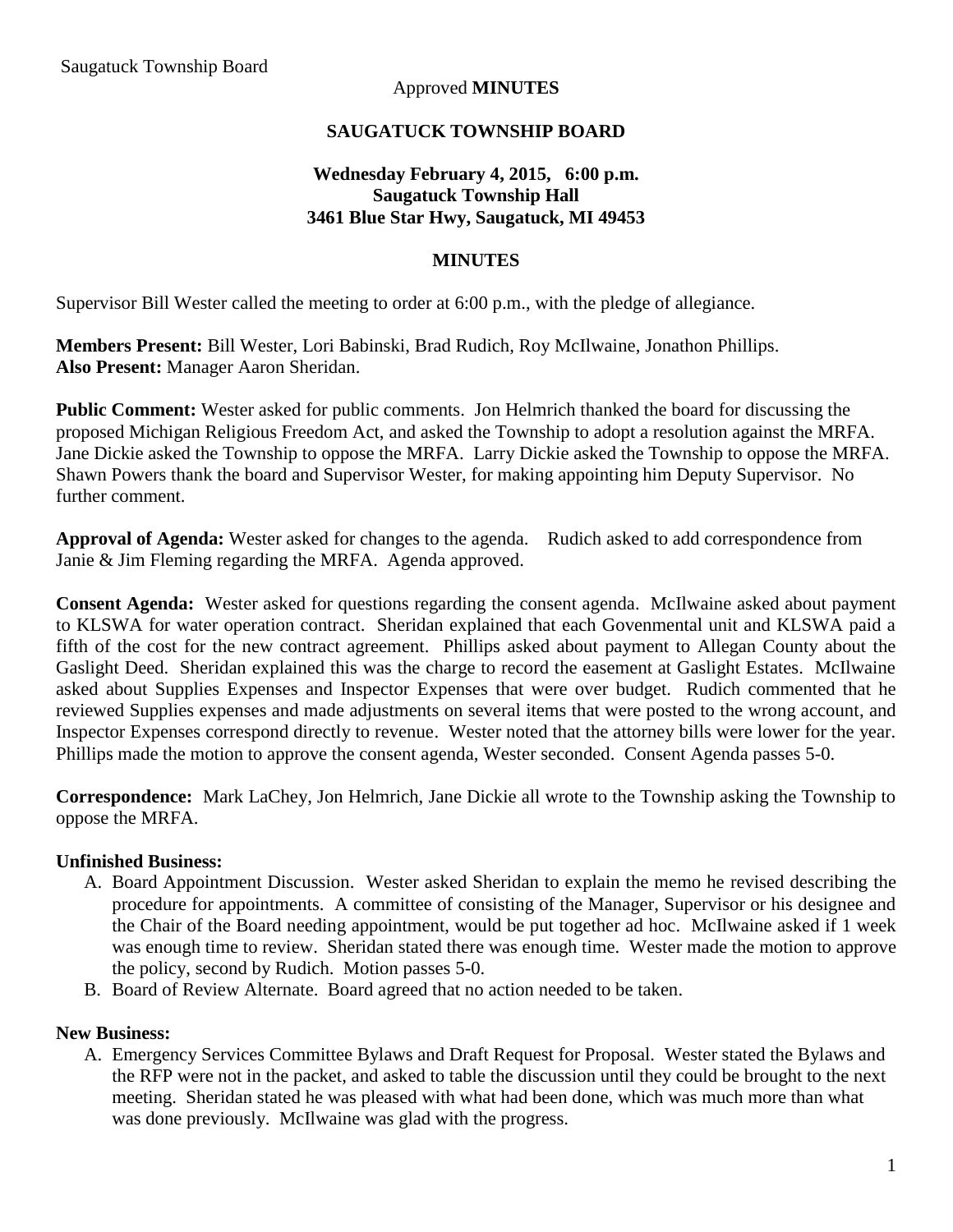## Approved **MINUTES**

- B. Resolution In Opposition of SB No.4 (Michigan Religious Freedom Act). Wester stated he wondered why the law was proposed. Phillips asked if we needed to amend the Township Ordinance. Sheridan stated that he didn't think it was nessesary. McIlwaine made the motion to Adopt the Resolution to Oppose the Michigan Religious Freedom Act, second by Wester. Wester asked for discussion. McIlwaine found a few typos. Roll call vote: Rudich, yes; Wester, yes; Babinski, yes; Mcilwaine, yes; Phillips, yes. Resolution passes 5-0. McIlwaine commented that Jane Dickie wrote the best explanation of the issue.
- C. Cemetery RFP. Wester stated that GMS was included in the packet. Sheridan stated that only two bids came back. GMS was the low bidder of the two. McIlwaine asked what the increase amount was. Sheridan stated it was \$1000 over the previous three year contract. Rudich made the motion to accept the GMS bid for the cemetery maintenance for three years, second by Phillips. Motion passes 5-0.
- D. Road Work Orders 2015. Wester asked Sheridan to explain. Sheridan stated the road work was for planned work on Indian Point Road and the preliminary surveying on Riverside and Dugout. McIlwaine asked about guardrails on 131<sup>st</sup> Ave. turn. Phillips stated that the County was not putting in additional guardrails. Sheridan stated the Township could pay for this instead. Motion to approve the road work orders for 2015 made by Wester, second by Rudich. Motion passes 5-0.

## **Committee Reports:**

- A. Planning Commission. The Tri-Community Master Plan was almost finished. Rudich reported that the Planning Commission held a Public Hearing on January  $26<sup>th</sup>$ , to discuss reverting the remaining R-4 district to R-3b. Rudich stated that due to improper notice, Township attorney Ron Bultje advised the Deam property and the Smalley property be treated as never having their zoning changed. Commission advised on holding another Public Hearing to incorporate all the changes and discuss Critical Dunes overlay. Temporary sign's ordinance was discussed. Rudich asked to increase the ZBA meeting per diem from \$25.00 to \$35.
- B. Road Commission. Phillips stated he and Sheridan attended the County road committee meeting. Sheridan stated that the work on Blue Star was to begin this year. The amount of work on Blue Star the County would work on in 2015 would depend on asphalt cost. Discussion on third summer mowing.
- C. Interurban. Babinski reported that she and Director Yff, and Tarue Pullen went over changes to bylaws. A committee will go over the employment policy. Valentine's day will not have extended hours.
- D. Fire Board. McIlwaine reported that incident reports increased for the month. Fire Department is running 5.6 minutes response time. A thank you letter went to R J Petersen to thank him for heated boat storage. Grace of Douglas is meeting with the Fire Department and AMR ambulance. Fire Department would like to address the Elementary school door locks.
- E. Ambulance Committee. No update other than bylaws and RFP.
- F. Harbor Authority. Jon Helmrich reported that there were new members and that Bob Sapita resigned. Nominations to replace Sapita were tabled. City of Saugatuck completed their changes to the Edgewater proposal. City of Douglas must approve then. DNR did a presentation on sturgeon, and how they might be affected by proposed dredging.
- G. Open Board Report. Wester was going to ask Deputy Supervisor Powers to chair the meeting in March.
- H. County Commissioner. Dean Kapinga reported that the County was working on a capital improvement plan, including the 911 project update. A compensation study was to be done for all jobs in the County. Parks were being updated as part of the capital improvement plan. \$320,000 per year was being spent on annual parks maintenance. Smart committee meeting in St. Joseph was helpful. Kapinga is on a livestock committee looking at an antiquated livestock law. Kapinga thanked Fire Chief Janik.

**Public Comments:** Wester asked for public comments. Larry Dickie asked about the noticing error that the Planning Commission had. Rudich responded that there were a couple of changes made to the noticing. It was a clerical error, and that new software was purchased and another review of notices would be done to remedy